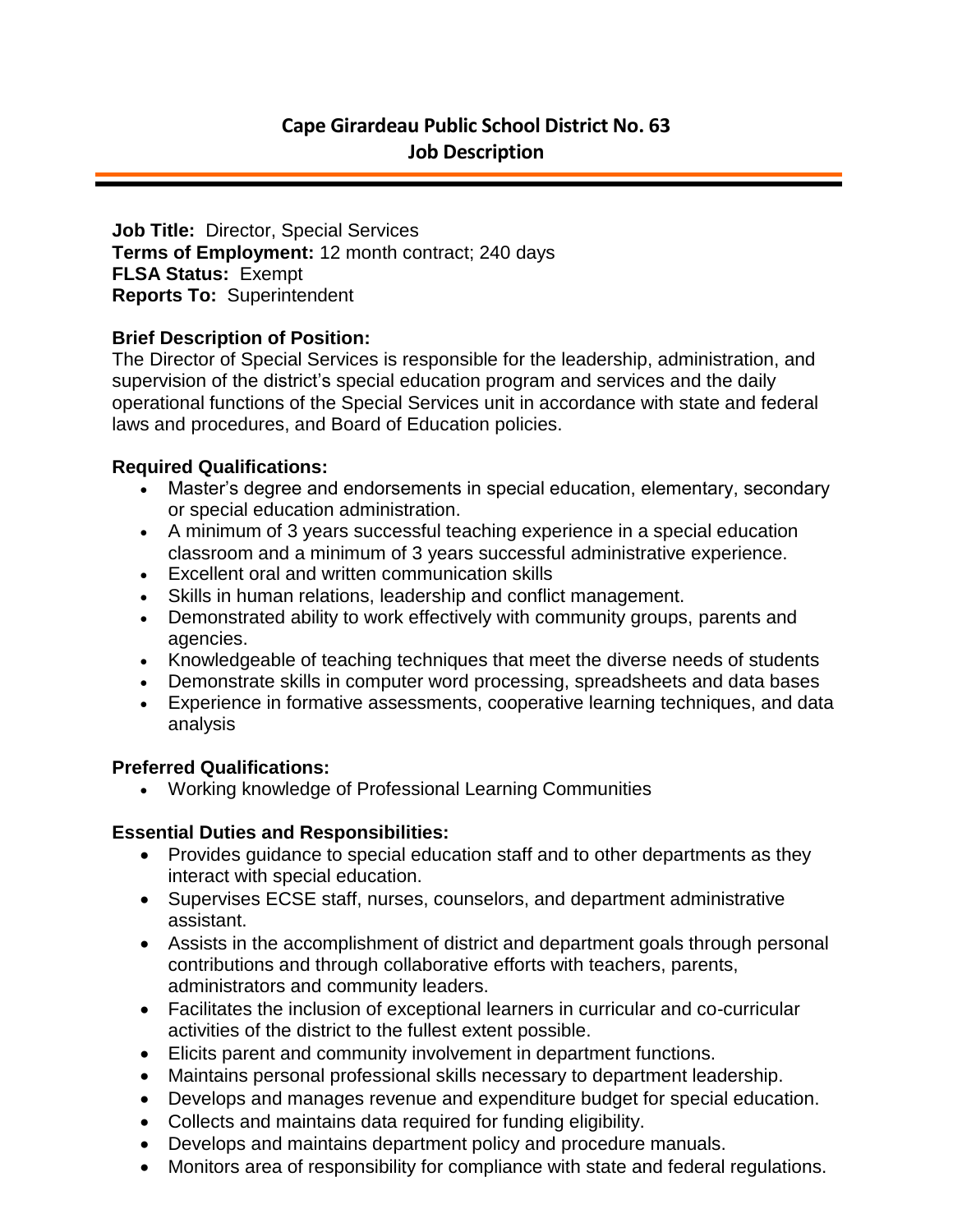- Coordinator for homeless students and programs.
- Assists in recruitment, selection, assignment and supervision of special services staff.
- Assesses staff training needs and plans appropriate activities.
- Provides support and technical assistance to staff.
- Collaborates with instructional services staff in the development of curriculum and modifications to meet individual needs of students.
- Assures the development of programs to provide a full continuum of services.
- Accesses technology resources to enable students to enhance their performance.
- Assists staff in designing individual programs to meet specialized service needs.
- Authorizes and oversees the use of agency service agreements as needed to implement the student IEP's.
- Leads staff in developing and implementing methods for program evaluation.
- Establishes student success as a primary professional goal and provides opportunities for students to experience success.
- Establishes a climate that promotes the orderly management of staff and students while maintaining the dignity and positive self-concept of each individual.
- Adheres to the direction of administration and responds to administrative supervision.
- Utilizes the community as a resource and generates collaborative educational efforts with community members.
- Participates in school and District committees.
- Performs other duties as assigned by Superintendent.

## **Hazards:**

For some buildings, stairs and exposure to communicable diseases may be a potential hazard. In science labs, there could be exposure to chemicals and fumes. Equipment that supports classroom instruction could be potentially hazardous under certain conditions. Travel between schools will cause exposure to hazardous driving and walking conditions.

## **Physical Demands/Environmental Factors:**

- Ability to work in a climate controlled building, as well as in inclement weather.
- Ability to stand, walk, and move around for long periods of time
- Requires constant hand-eye/mind-eye coordination, hearing; intermittent walking, talking and writing.
- Frequent keyboarding and repetitive motions with wrists, fingers, and hands are required.
- Ability to see and read, with or without vision aids, a computer screen and printed matter, and to distinguish colors.
- Sufficient hearing to understand speech at normal room levels, and to hear and understand speech on the telephone.
- Manual dexterity to operate a telephone and enter data into a computer using both hands.
- Ability to communicate, effectively and efficiently with sufficient volume to be heard in normal conversation, on the telephone, and addressing groups.